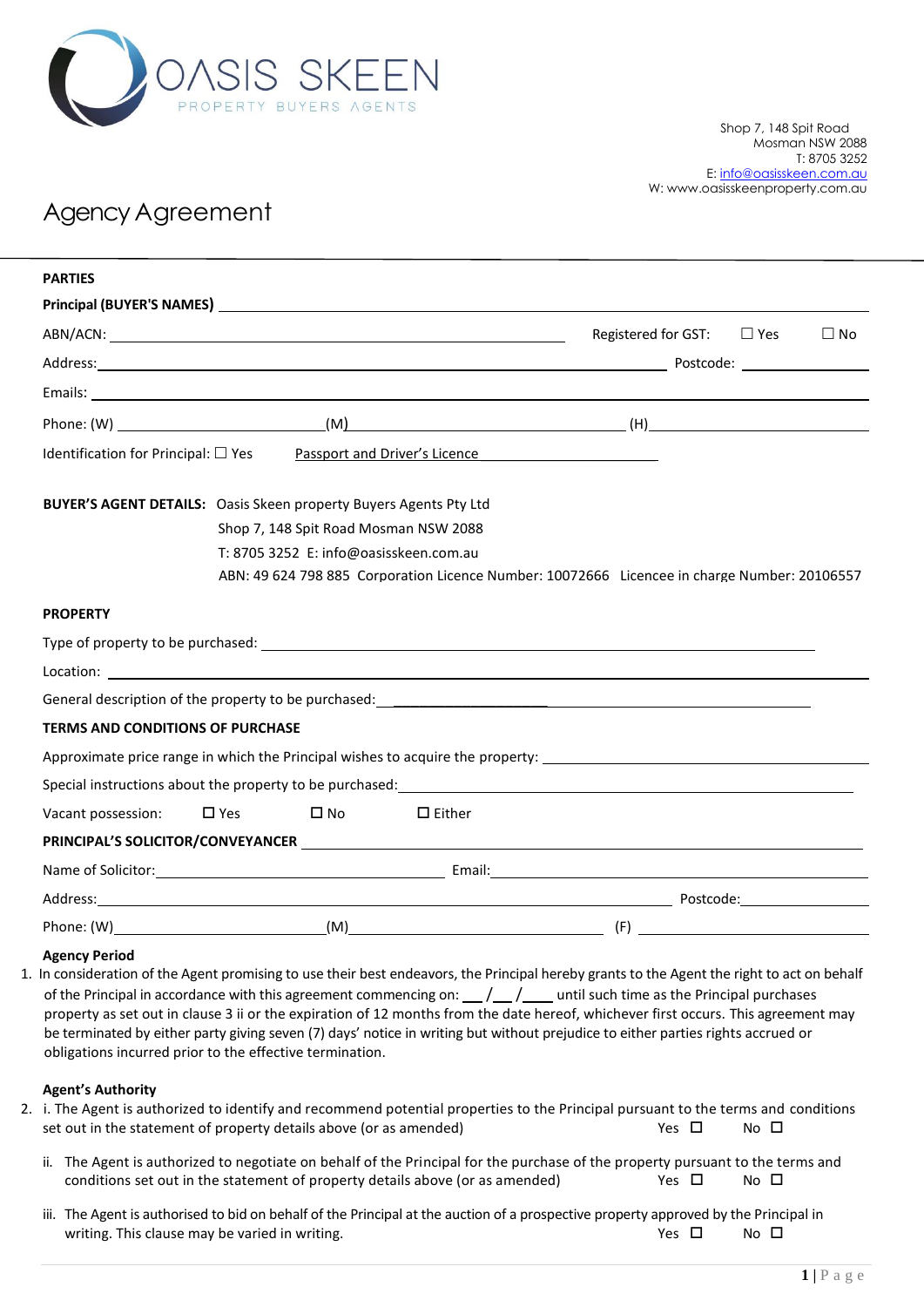### **Agents Remuneration**

- 3. i. A non-refundable retainer fee of  $\frac{1}{2}$  (including GST) applies.
	- ii. The Principal acknowledges that the Agent shall be entitled to a buying fee of  $\zeta$  [including GST]. The total amount for this service is the sum of 3 i and 3 ii \$ (including GST). For any property that is purchased outside of the above price brackets, the fee will as per the fee's page on our website [www.oasisskeenproperty.com.au](http://www.oasisskeenproperty.com.au/) The Principal hereby agrees to pay the fee in accordance with this agreement in the event that the Agent introduces to the Principal a vendor of a property or the property and the Principal:
		- a. enters into a contract for the purchase of the property;
		- b. procures another person or entity to enter into a contract for the purchase of the property (whether by novation or otherwise);
		- c. where the property is owned by a company, enters into a contract for the purchase of any shares of that company;
		- d. where the property is owned by a company, procures a further person to enter into a contract for the purchase of any of the shares of that company (whether by novation or otherwise);
		- e. by any other means whatsoever becomes the legal and beneficial owner or both of the property; or
		- f. where the property is owned by a company, by any means whatsoever becomes the legal and beneficial owner or both of any of the shares of that company.
	- iii. A termination fee of  $N/A$  is due and payable by the Principal if the Principal terminates the agreement.
	- iv. The Agreed Fee in 3 ii is due and payable by the Principal on exchange of any of the contracts referred to in (a) to (f) above or on completion of the transfer of the legal or beneficial ownership or both referred to in (e) and (f) above or upon demand if any of the contracts referred to in (a) to (d) above or the transfer of the legal or beneficial ownership or both referred to in (e) and (f) above are not completed owning to the default of the Principal.
	- v. The parties also expressly agree that the Agent shall also be entitled to payment of the agreed buyers fee in 3 ii if the vendor of a property or a property is introduced to the Principal by the Agent at any time prior to the termination of this agreement, and the Principal satisfies any of the requirements set out in 3 ii (a) to (f) 3 months after such termination.

#### **Expenses**

4. The Principal is liable for any building/pest inspections, strata searches and legal conveyancing. The Principal agrees to advance the funds for such, or reimburse the costs to the Agent upon receipt of an invoice.

#### **Variation of Fees and Expenses**

5. The services to be provided by the Agent and any fees or expenses payable by the Principal to the Agent pursuant to this agreement cannot be varied except as agreed by the Principal in writing.

#### **Financial Institution Taxes or Deductions**

6. The Agent shall be entitled to be reimbursed for any taxes or deductions debited by banks or other financial institutions against the Agent's account and attributable to the affairs of the Principal.

#### **Contract for Sale**

7. The Agent is not authorized to enter into or sign a contract for sale on behalf of the Principal, unless they hold a power of attorney as instructed by the Principal.

#### **Conjunction**

8. Unless otherwise instructed, the Agent may allow other agents to act in conjunction with them in order to effect a purchase but only one fee will be payable.

#### **Limit of Agent's Services**

9. The Agent shall not perform any other services in connection with the purchase other than as specified in this agreement (or as amended).

#### **GST**

10. Any amounts referred to in this agreement which are payable by the Principal to the Agent in respect of services provided by the Agent under this agreement, including reimbursement of expenses, are expressed inclusive of the Goods and Services Tax (GST), at the rate of 10% (the current rate). If the current rate is increased or decreased, the parties agree that any amounts referred to in this agreement will be varied accordingly.

#### **Agents Indemnity and Liability**

11. The Principal will hold and keep indemnified the Agent against all actions, suits, proceedings, claims, demands, costs and expenses whatsoever which may be taken or made against the Agent in the course of or arising out of the proper performance or exercise of